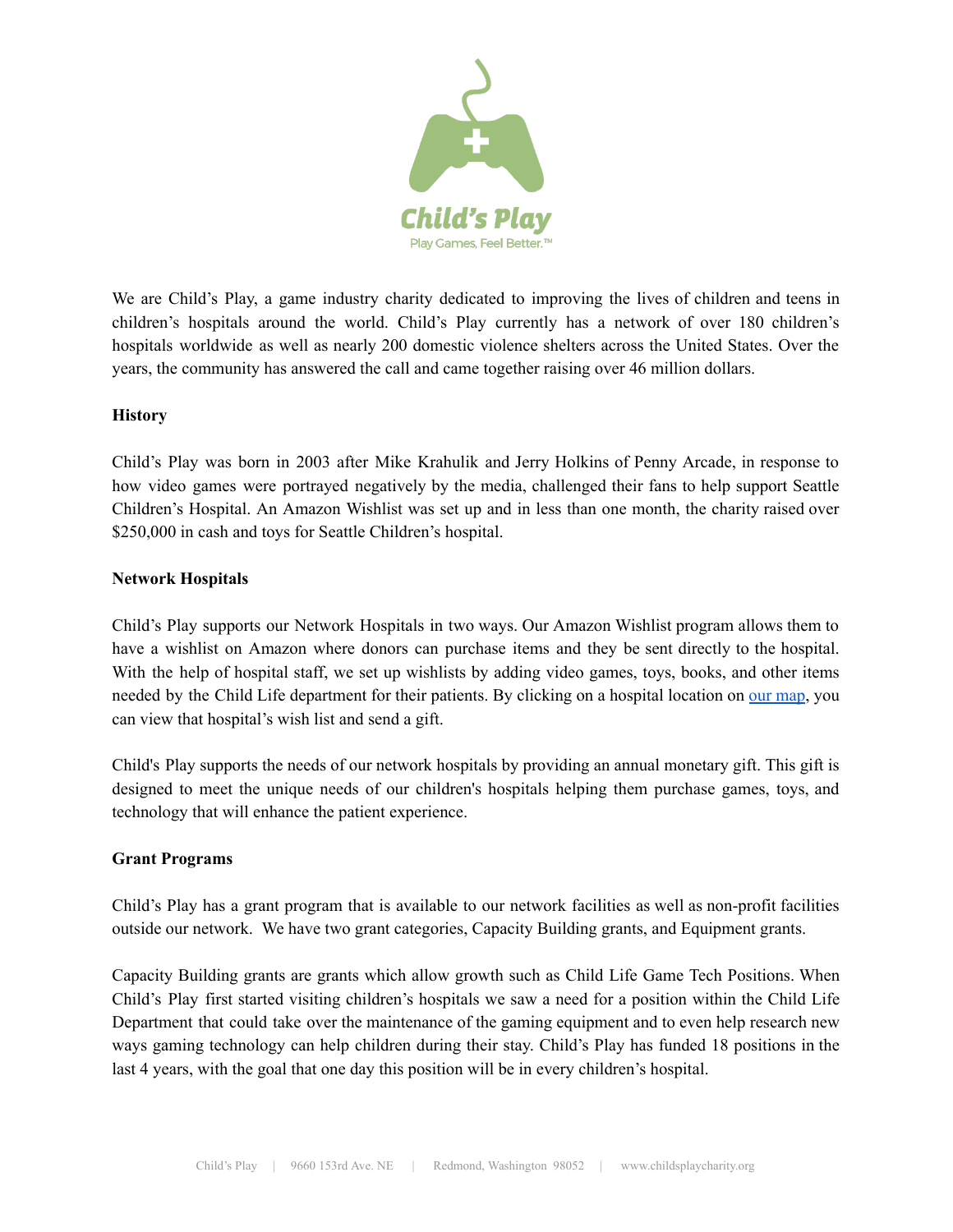

Equipment grants are reserved for game equipment and technology. Any non-profit children's hospital can apply for funds to purchase consoles, VR equipment, games, or other enrichment technology for the Child Life department.

#### **Domestic Violence Shelter Program**

Child's Play's Domestic Violence Shelter program was conceived in 2015. Child's Play supports DV shelters by sending the facility a GAEMS case with a Fully Loaded Xbox One pre-loaded with games appropriate for this environment. The game system helps shelters create an inviting environment for young survivors. It can also be used as a part of therapy allowing for co-op play that helps break down barriers that kids/teens may have when asked to talk about abuse. We have nearly 200 DV shelters in this program.

#### **Staff**

Travis Eriksen: Executive Director

Erick Blandin: Program Director

Kirsten Carlile: Director of Philanthropy and Partner Experiences

Tabitha Sheehan: Community and Program Coordinator

Shawna Miller, CPA: Interim Controller

**Logo**

# [Download](http://assets.childsplaycharity.org/img/cp_pgfb_tag%20-%20center%20color%20bigger.png) link